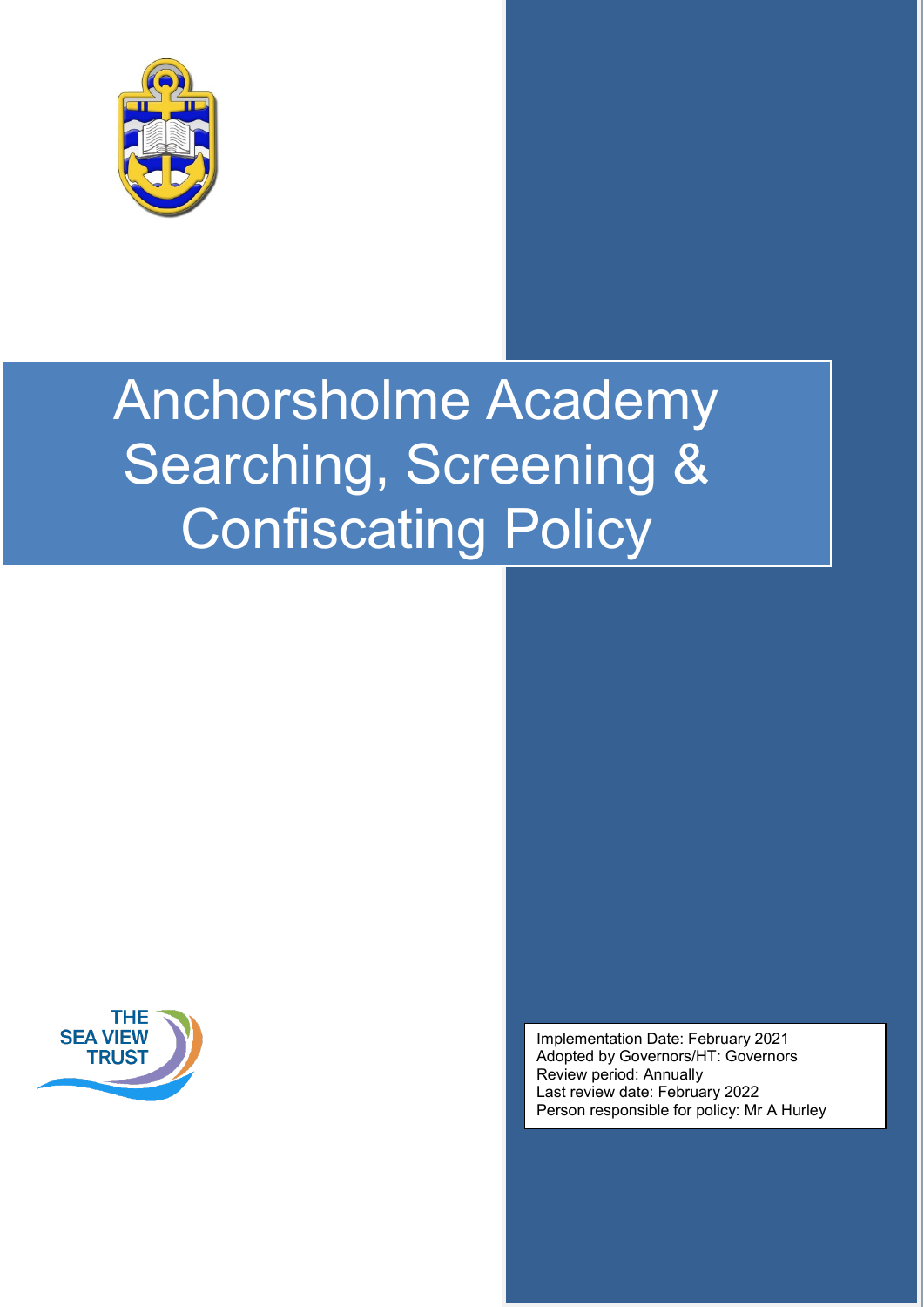#### Anchorsholme Academy Searching, Screening & Confiscating Policy

## **Statement of Intent**

Anchorsholme Academy appreciates that pupils have the right to expect a reasonable level of personal privacy and will do its utmost to ensure that, as far as possible, this right is respected.

Nevertheless, the academy also takes seriously its obligation under health and safety legislation to be managed in a way which does not expose pupils or staff members to unnecessary risks.

This policy sets out the framework in which the academy will meet this obligation by outlining the circumstances in which pupils can be screened and searched. The policy also outlines the legal powers to seize and confiscate items during a search.

## **1. Legal Framework**

- 1.1. This policy has due regard to legislation and statutory guidance, including, but not limited to, the following:
	- Health and Safety at Work etc. Act 1974
	- Education Act 1996
	- Education and Inspections Act 2006
	- The Academy's (Specification and Disposal of Articles) Regulations 2012
	- The Academy Behaviour (Determination and Publicising of Measures in Academies) Regulations 2012
	- European Convention on Human Rights
	- DfE (2018) 'Searching, screening and confiscation'
	- DfE (2013) 'Use of reasonable force'
	- DfE (2016) 'Behaviour and discipline in academies'
- $1.2$ This policy operates in conjunction with the following policies:
	- Behaviour Policy
	- Positive Handling Policy
	- Complaints Policy
	- SVT Disciplinary Procedure Policy

## **2. Screening**

- $2.1.$ Under the academy's statutory power to make rules on pupil behaviour and the duty to manage the safety of staff, pupils and visitors, the academy imposes a requirement that pupils undergo screening.
- 2.2. All members of staff have the authority to screen pupils.
- 2.3. If a pupil refuses to be screened, the academy has the right to refuse to allow that pupil on the premises to protect the safety of other pupils and staff. This does not mean that the academy has excluded that pupil and the pupil's absence will be treated as unauthorised. Pupils should comply with screening requests so that they can attend school.
- 2.4. Screening without physical contact is not subject to the same conditions as those that apply to the powers to search without consent.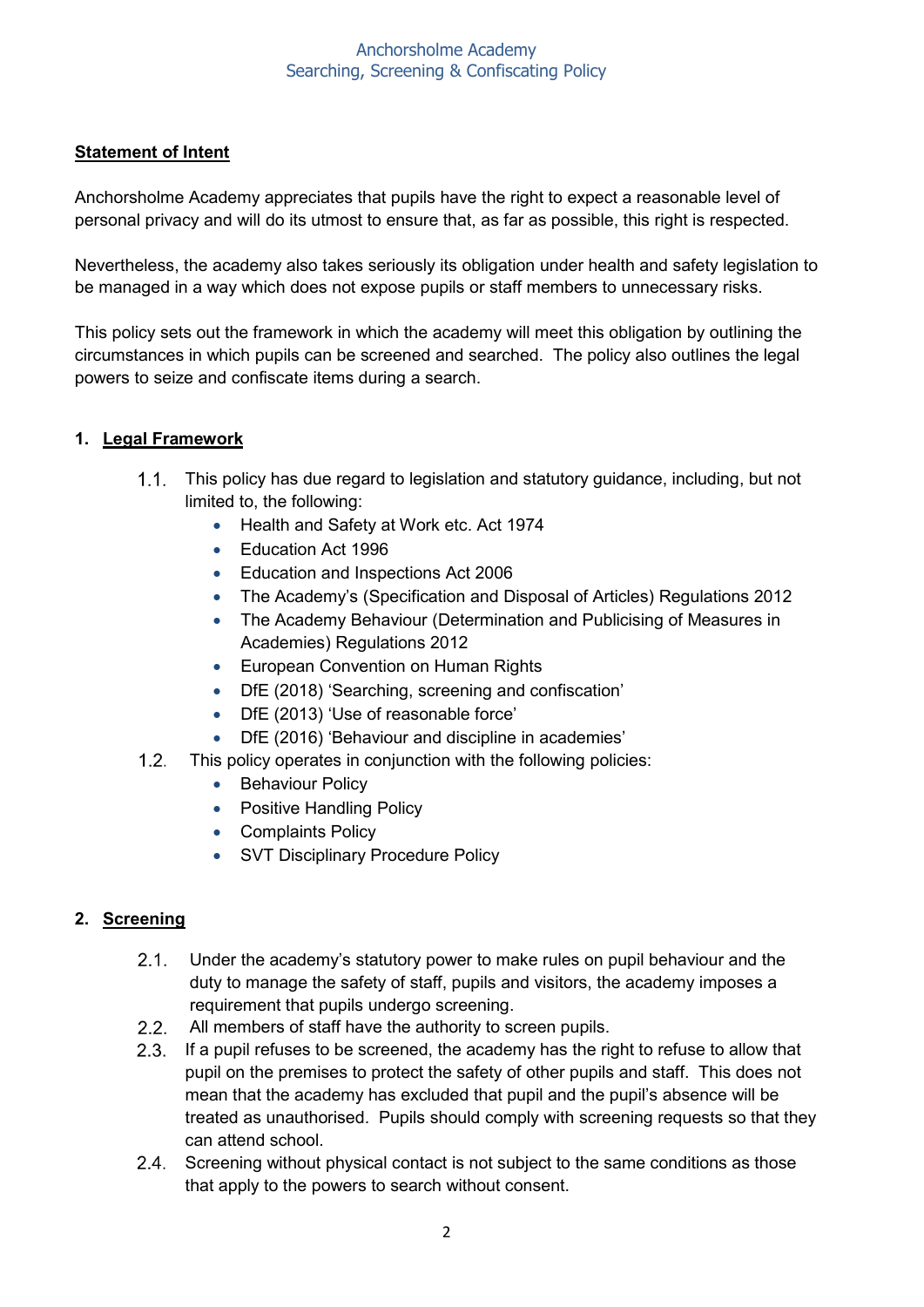# **3. Searching with Consent**

- $3.1.$ Any member of staff has the authority to search pupils for any item with their consent.
- $3.2.$ Formal written consent is not required for this sort of search.
- 3.3. Items banned from the academy premises are outlined in clause 5.7 of this policy.
- If a member of staff suspects a pupil is in possession of a banned item, the pupil will be instructed to turn out their pockets, bag or shoes etc. If the pupil refuses to do this, the staff member will apply an appropriate punishment in line with the academy's Behaviour policy.

# **4. Authorising Members of Staff**

- Only the Headteacher and authorised members of staff have the authority search pupils without their consent.
- $4.2.$ The Headteacher is responsible for deciding who the authorised staff are. Staff members authorised by the Headteacher with these powers are:
	- Members of the Senior Leadership Team
	- SENCO/DSL/Deputy DSL
	- Learning Mentor
	- Behaviour Lead
- $4.3.$ Staff members are permitted to refuse to undertake a search.
- $4.4.$ Some staff members are authorised to search for some items but not others, e.g. a member of staff could be authorised to search for stolen property, but not weapons.
- $4.5.$ When deciding which staff will be authorised to undertake searches under these powers, the Headteacher will consider whether the member of staff requires any additional training to enable them to carry out their responsibilities.

# **5. Searching without Consent**

- $5.1$ The Headteacher and authorised staff have the statutory power to search pupils or their possessions, without consent, where they have reasonable grounds for suspecting that the pupil may be in possession of a prohibited item. The staff member will decide what constitutes as reasonable grounds for suspicion on a case-by-case basis.
- $5.2.$ Prohibited items are:
	- Knives or weapons, or any item which could be used to cause harm.
	- Alcohol.
	- Illegal drugs.
	- Stolen items.
	- Tobacco and cigarette papers.
	- Fireworks.
	- Pornographic images.
	- Any item that a member of staff reasonably suspects has been, or is likely to be, used to commit an offence or to cause personal injury to, or damage the property of, any person.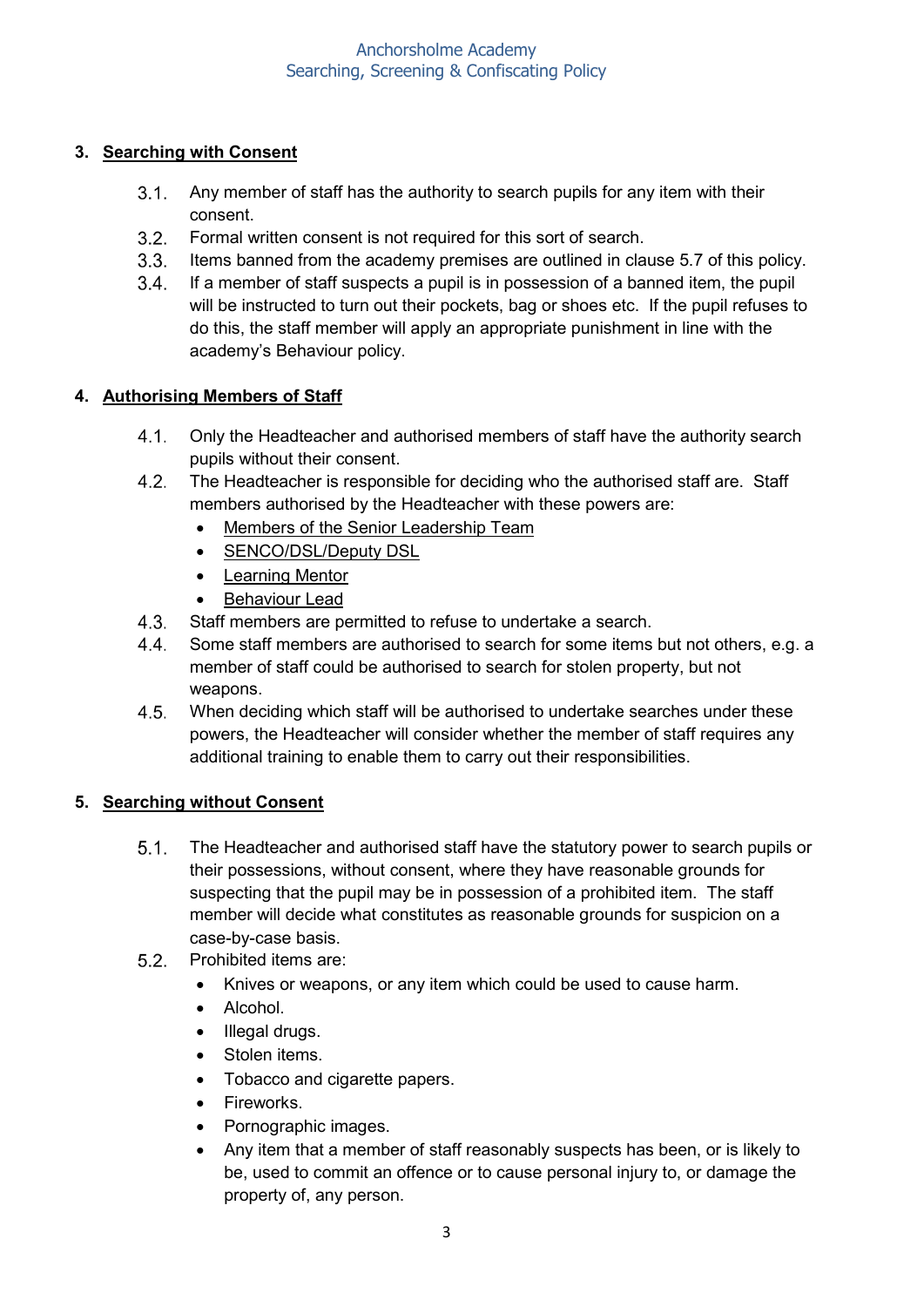- $5.3.$ Pupils will only be searched by staff members who are the same sex as them and all searches will be witnessed by another member of staff who will be, where possible, the same sex as the pupil being searched.
- $5.4.$ Pupils refusing to be searched will be removed by staff members to a place/area of safety. Senior members of staff must be notified and parents contacted to remove the child from the premises.
- $5.5.$ A search will only be conducted by a person who is not the same sex as the pupil being searched, or without a witness, where the staff member reasonably believes that there is a risk of serious harm if the search is not conducted immediately. Under these exceptional circumstances, the member of staff conducting the search will consider that a pupil's expectation of privacy increases as they get older.
- $5.6.$ The academy may consider the use of CCTV footage in order to decide whether to conduct a search of an item. Any CCTV usage will be conducted in line with the academy's Surveillance and CCTV Policy.
- $5.7.$ An item banned by the academy rules will only be searched for without consent if it is identified in the academy rules that it is an item that can be searched for.
- $5.8.$ Banned items include:
	- Legal highs.
	- Aerosol cans.
	- Paint thinners.
	- Non-prescribed hypodermic needles.
- $5.9.$ Searches without consent will only be carried out on the academy premises or, if elsewhere, where the member of staff conducting the search has lawful control or charge of the pupil, e.g. on an academy trip in England.

## **6. During the Search**

- $6.1$ Definitions:
	- **Outer clothing** clothing that is not worn next to the skin or immediately over a garment that is being worn as underwear, e.g. hats, shoes, gloves.
	- **Possessions**  any goods over which the pupil has or appears to have control, including desks, lockers and bags.
- The person conducting a search will not ask the pupil being searched to remove  $6.2.$ any clothing other than outer clothing.
- $6.3.$ A pupil's possessions, including their desk, locker and/or bag will only be searched in the presence of the pupil and another member of staff, except where there is a risk that serious harm will be caused if the search is not conducted immediately.
- The power to search without consent enables a personal search, involving removal  $6.4.$ of outer clothing and the searching of pockets, but not an intimate search going further than that, which only a person with more extensive powers (i.e. a police officer) can do.
- If a pupil does not consent to a search or withdraws consent, then they may be subject to a search without consent but only for prohibited items.
- Members of staff are permitted to use such force as is reasonable, given the  $6.6.$ circumstances, when conducting a search for prohibited items, but will not use force to search for items banned only under academy rules.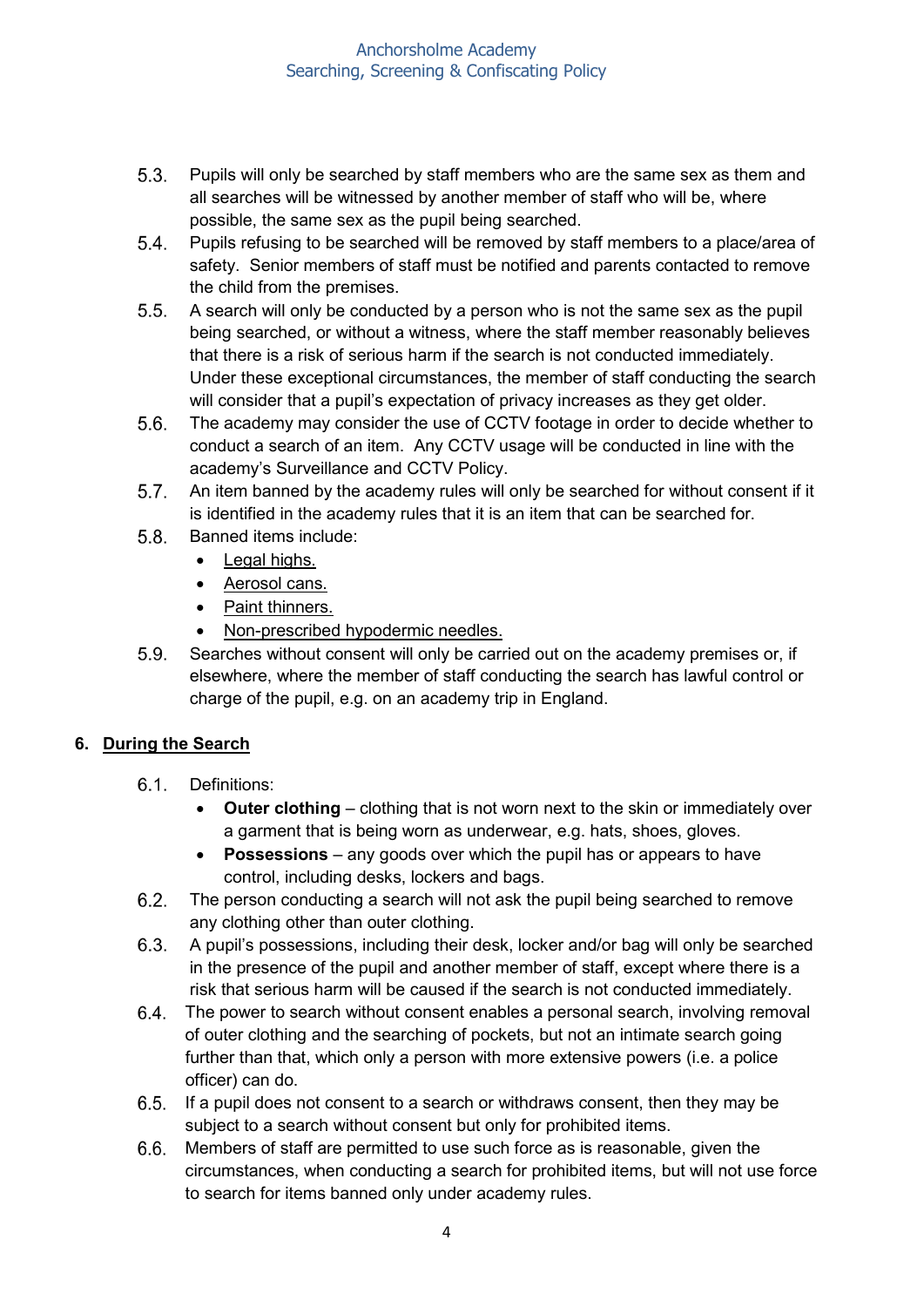## **7. After the Search**

- $7.1.$ Staff members are permitted to confiscate, retain or dispose of a pupil's property where it is reasonable to do so.
- $7.2.$ Staff members will use their discretion to confiscate, retain and/or destroy any item found due to a search with the pupil's consent, so long as it is reasonable in the circumstances. Where any item is reasonably suspected to be an offensive weapon, it will be passed to the police.
- $7.3.$ Staff members are legally protected from liability in any proceedings brought against them for any loss of, or damage to, any item they have confiscated, provided they acted lawfully.

## **Items found as a result of a search conducted without consent:**

- $7.4.$ Staff members carrying out a search are permitted to seize any item they have reasonable grounds for suspecting is a prohibited item or is evidence in relation to an offence.
- $7.5.$ When a staff member conducting a search finds:
	- **Alcohol**, they will retain or dispose of the item as they see appropriate; the alcohol will not be returned to the pupil.
	- **Controlled drugs**, they will deliver them to the police as soon as possible; however, they may also be disposed of if the staff member thinks there is a good reason to do so.
	- **Other substances**, which are not believed to be controlled drugs, they will confiscate them if they believe them to be detrimental to behaviour and discipline.
	- **Stolen items**, they will deliver these to the police as soon as possible or return them to the owner if they think there is a good reason to do so.
	- **Tobacco or cigarette papers**, they will retained or disposed of; they will not be returned to the pupil.
	- **Fireworks**, they will be retained or disposed of; they will not be returned to the pupil.
	- A **pornographic image**, they will dispose of the image unless there are reasonable grounds to suspect that its possession constitutes a specified offence (i.e. the image is extreme child pornography); in these cases, the staff member will deliver the image to the police as soon as possible.
	- An item that has been, or is likely to be, **used to commit an offence or to cause personal injury or damage to property**, they will deliver the item to the police, return the item to the owner, or retain or dispose of the item.
	- **Weapons or items which are evidence of an offence**, they will pass the item to the police as soon as possible.
- $7.6.$ It is up to authorised staff to decide whether there is a 'good reason' not to deliver stolen items or controlled drugs to the police. In determining what a good reason is, the member of staff will take into account all relevant circumstances and use their professional judgement to determine whether they can safely dispose of the item.